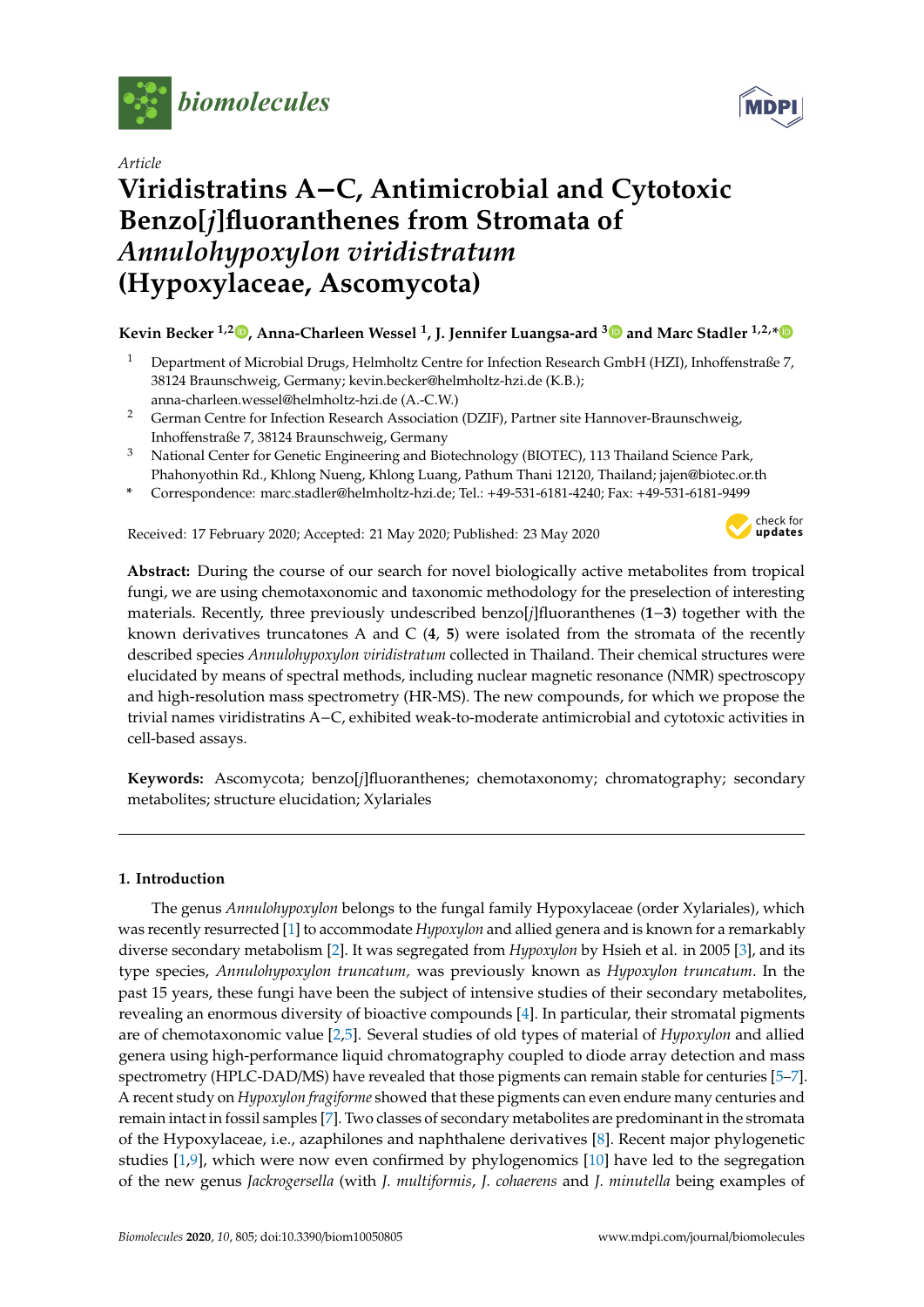species that contain azaphilones as predominant stromatal pigments), which was segregated from *Annulohypoxylon* based on a combination of morphological and chemotaxonomic traits with the results of a multilocus molecular phylogeny. These azaphilones of *Jackrogersella* are of the cohaerin type, which also includes the multiformins and minutellins that are derived from the same unique polyketide scaffold [\[7](#page-9-0)[,10](#page-9-3)[,11\]](#page-9-4). Examples of common naphthalene derivatives in *Annulohypoxylon* spp. are the rather ubiquitous 1,1'-binaphthalene-4,4',5,5'-tetrol (BNT) [\[2\]](#page-8-1), as well as oxidized derivatives thereof, such as truncatones [\[2](#page-8-1)[,12\]](#page-9-5), hypoxylonols [\[2,](#page-8-1)[13,](#page-9-6)[14\]](#page-9-7) and daldinones [\[2,](#page-8-1)[11\]](#page-9-4), with the three latter ones belonging to the subclass of benzo[*j*]fluoranthenes. The latter compound class has been exclusively found in *Annulohypoxylon* species and was so far not detected in *Jackrogersella* and *Hypoxylon* [\[2](#page-8-1)[,4\]](#page-8-3), even though binaphthalenes also occur in other, more distantly related Hypoxylaceae such as *Daldinia* [\[5\]](#page-8-4).

Among the species that were only recently described in 2017 [\[2\]](#page-8-1), *Annulohypoxylon viridistratum* was reported to have a unique secondary metabolite profile. Several yet unknown compounds were detected in the holotype specimen by database-aided HPLC-DAD/MS detection (see [\[2\]](#page-8-1) and Figure S3). While the valuable holotype specimen was not suitable for preparative work, also because the stromatal material was rather scarce, we were recently able to collect another specimen in the field, which turned out to represent the same species and provided us with sufficient amounts of material to envisage the isolation of these unknown compounds. The current paper is dedicated to the description of their isolation, structure elucidation and biological activities.

#### **2. Materials and Methods**

#### *2.1. General*

Electrospray mass (ESI-MS) spectra were recorded with an UltiMate® 3000 Series uHPLC (Thermo Fisher Scientific, Waltman, MA, USA) utilizing a C18 Acquity<sup>®</sup> UPLC BEH column (2.1  $\times$  50 mm, 1.7  $\mu$ m; Waters, Milford, USA) connected to an amaZon speed<sup>®</sup> ESI-Iontrap-MS (Bruker, Billerica, MA, USA). HPLC parameters were set as follows: solvent A: H<sub>2</sub>O+0.1 % (*v*/*v*) formic acid, solvent B: acetonitrile (ACN)+0.1 % (*v*/*v*) formic acid, gradient 5 % B for 0.5 min, increasing to 100 % B in 19.5 min, keeping 100% B for further 5 min, flowrate 0.6 mL/min, and DAD detection 190–600 nm.

High-resolution electrospray mass (HR-ESI-MS) spectra were obtained with an Agilent 1200 Infinity Series HPLC (Agilent Technologies, Santa Clara, CA, USA) connected to a maXis® electrospray time-of-flight mass spectrometer (ESI-TOF-MS; Bruker; HPLC conditions same as for ESI-MS spectra).

Nuclear magnetic resonance (NMR) spectra were recorded with an Avance III 500 spectrometer (Bruker, <sup>1</sup>H NMR: 500 MHz, and <sup>13</sup>C NMR: 125 MHz). UV/Vis spectra were taken with a UV/Vis spectrophotometer UV-2450 (Shimadzu, Kyoto, Japan), and electronic circular dichroism (ECD) spectra (Figure S2) were recorded on a J-815 spectropolarimeter (JASCO, Pfungstadt, Germany).

#### *2.2. Fungal Material*

Stromata of *Annulohypoxylon viridistratum* were collected by L. Wendt from unidentified dead wood in a tropical rainforest in Thailand, Nan Bo Kluea, Khun Nan National Park (19.18301 N, 101.17801 E) in August of 2015 during the rainy season. A voucher specimen, which showed the characteristics of the species, was identified by E. Kuhnert and L.Wendt by a comparison of morphological characteristics, as well as molecular phylogenetic studies and HPLC profiling [\[2\]](#page-8-1). It is deposited in the herbarium of the National Center for Genetic Engineering and Biotechnology (BIOTEC), 113 Thailand Science Park, Phahonyothin Rd., Khlong Nueng, Khlong Luang, Pathum Thani 12120, Thailand (acc. No. BBH40533). This specimen is only the second record of this recently described species.

#### *2.3. Extraction and Isolation*

The dried stromata  $(1.45 \text{ g})$  were extracted a total of three times: (1) The stromata were carefully scraped off the dead wood and extracted with 100 mL of acetone in an ultrasonic bath (40°C, 60 min). The extract was centrifuged (4000 rpm, 5 min), and the supernatant transferred to a round-bottom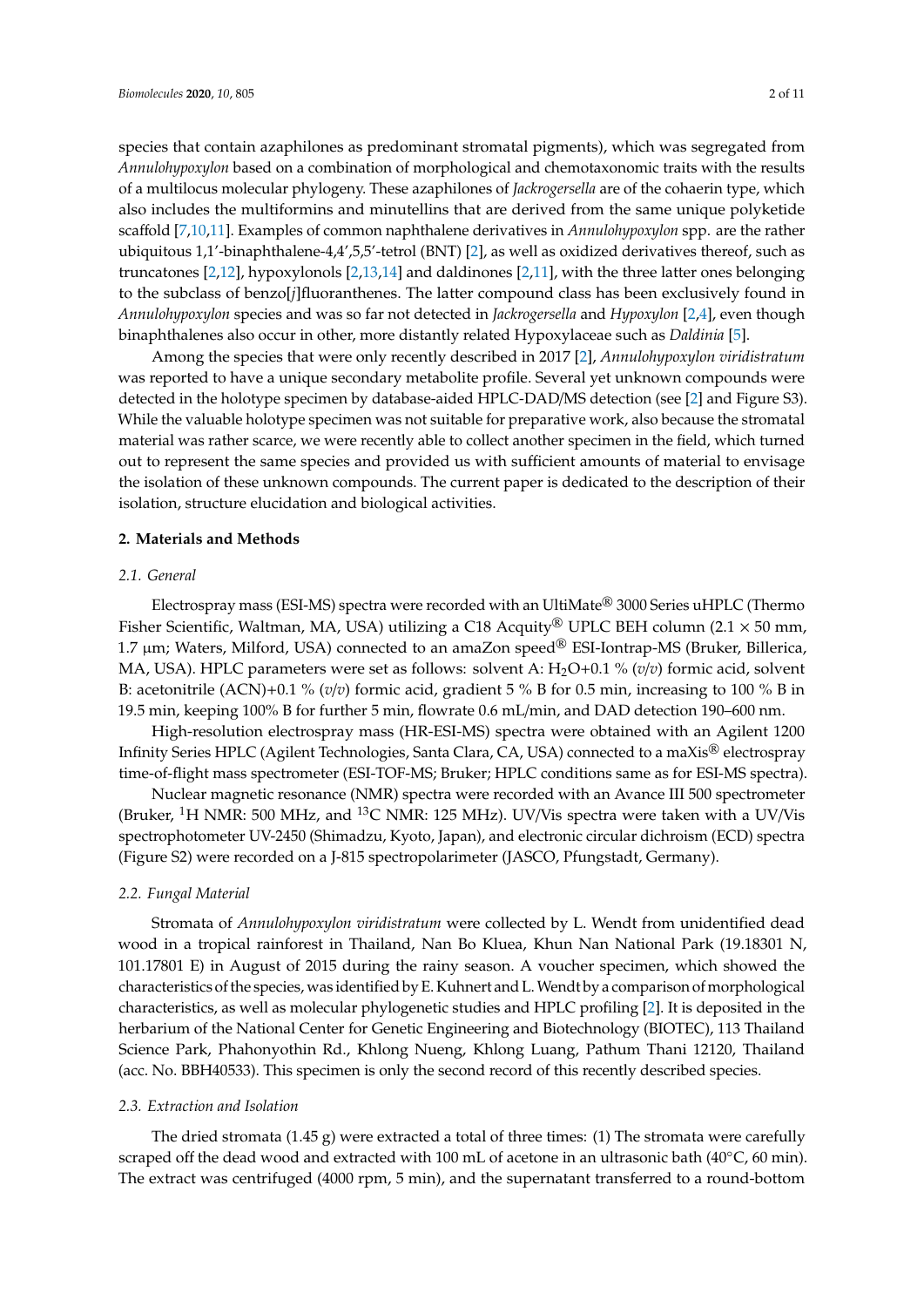flask. (2) The precipitate was extracted again with 100 mL of acetone, centrifuged and the supernatant transferred as described before. (3) Finally, the precipitate was crushed utilizing a mortar and pestle before being treated as in step (2) again. The supernatants of all three extractions were combined and dried in vacuo at  $40^{\circ}$ C, which yielded the crude extract (227.6 mg). The stromatal remnants were discarded.

The crude extract was prefractionated with a Strata® C18-E cartridge (10 g/60 mL, 55  $\mu$ m, 70 Å; P/N: 8B-S001-MFF, Phenomenex, Torrance, CA, USA). At first, the sample was dispersed in water and added to the cartridge. Applying a vacuum of ca. 600 mbar removed the water while leaving the sample on the cartridge. Then, a step gradient of the solvent waters (solvent A), acetonitrile (ACN; solvent B) and acetone (solvent C) was applied with the following steps: (I) 80:20:0 (A:B:C, % *v*/*v*/*v*), (II) 50:50:0, (III) 0:100:0, (IV) 0:50:50 and (V) 0:0:100. For each step, 40 mL of solvent was used, and elution was aided by applying a vacuum (600 mbar), which yielded fractions I−V.

Fraction III (83.3 mg) was further processed using a PLC 2250 system (Gilson, Middleton, WI, USA). The sample was dissolved in 3 mL acetone: H<sub>2</sub>O:ACN 4:1:1 (*v*/*v*/*v*). A Nucleodur<sup>®</sup> C18ec column (125×40 mm, 7 µm, 100 Å; Machery-Nagel, Düren, Germany) was utilized using  $H_2O+0.1$  % (v/v) formic acid (solvent A) and ACN+0.1 % (*v*/*v*) formic acid (solvent B) as eluents. Using a flow rate of 50 mL/min, a gradient was applied from 35 % to 80 % B within 50 min, followed by an increase of 80 % to 100 % B in 10 min, followed by another 10 min of 100 % B. Fractions were taken every 20 mL.

This yielded the pure compounds **1**−**5**: viridistratin A (**1**, fractions #36−41, 3.2 mg), truncatone C (**5**, #42−49, 9.6 mg), truncatone A (**4**, #59−61, 3.4 mg), viridistratin B (**2**, #70−80, 17.5 mg) and viridistratin C (**3**, #99−106, 8.0 mg).

#### *2.4. Antimicrobial Activity Assay*

Compounds **1**, **2**, **4** and **5** were dissolved in MeOH (1 mg/mL) for the antimicrobial activity assay, while compound **3** was dissolved in MeOH: DMSO 9+1 (1 mg/mL). The solvents were also used as negative controls.

Minimum inhibitory concentrations (MIC) were determined in a serial dilution assay, as described previously [\[15\]](#page-9-8); a detailed protocol can be found in the Supporting Information. The compounds (1 mg/mL) were diluted to a range of 66.7 to 0.52  $\mu$ g/mL and incubated with the test organisms overnight. Inhibition of growth was visually evaluated the next day: the MIC is defined as the lowest concentration of the test compound where no growth of the test organism was observed. Various test organisms of fungal and bacterial origin were tested to cover a broad range of microorganisms. This selection is also being used as a standard test panel in our attempts to discover new anti-infectives, as it represents a broad spectrum of pathogens of clinical interest, as well as sensitive indicator strains (bacteria: *Bacillus subtilis*, *Staphylococcus aureus*, *Micrococcus luteus*, *Chromobacterium violaceum*, *Escherichia coli* and *Pseudomonas aeruginosa*; mycobacteria: *Mycolicibacterium smegmati*s and fungi: *Candida albicans*, *Schizosaccharomyces pombe*, *Mucor hiemali*s, *Pichia anomala* and *Rhodotorula glutinis*).

#### *2.5. Cytotoxicity Assay*

Compounds **1**−**5** were dissolved as described in the previous section. The cytotoxicity assay was initially performed against the cell lines L929 (mouse fibroblasts), as well as KB 3.1 (human papillomavirus-related endocervical adenocarcinoma), as described previously [\[16\]](#page-9-9). A detailed protocol, as well as sources of the cell lines, is given in the Supporting Information.

After incubating the cell lines with a serial dilution of the test compounds (final range: 37 to  $0.6 \times 10^{-3}$  µg/mL) for five days, the cells were dyed using 3-(4,5-dimethyl-2-thiazolyl) -2,5-diphenyl-2*H*-tetrazolium bromide (MTT), which is only converted to its purple formazan derivative by living cells. Then, the intensity of the purple derivative in relation to cells without additive (set to 100% viability) for each concentration of a test compound was quantified. For this, the absorption at 595 nm was measured using a microplate reader to calculate the percentage of cell viability. From this, the half-maximum inhibitory concentration (IC $_{50}$ , in  $\mu$ M) was calculated.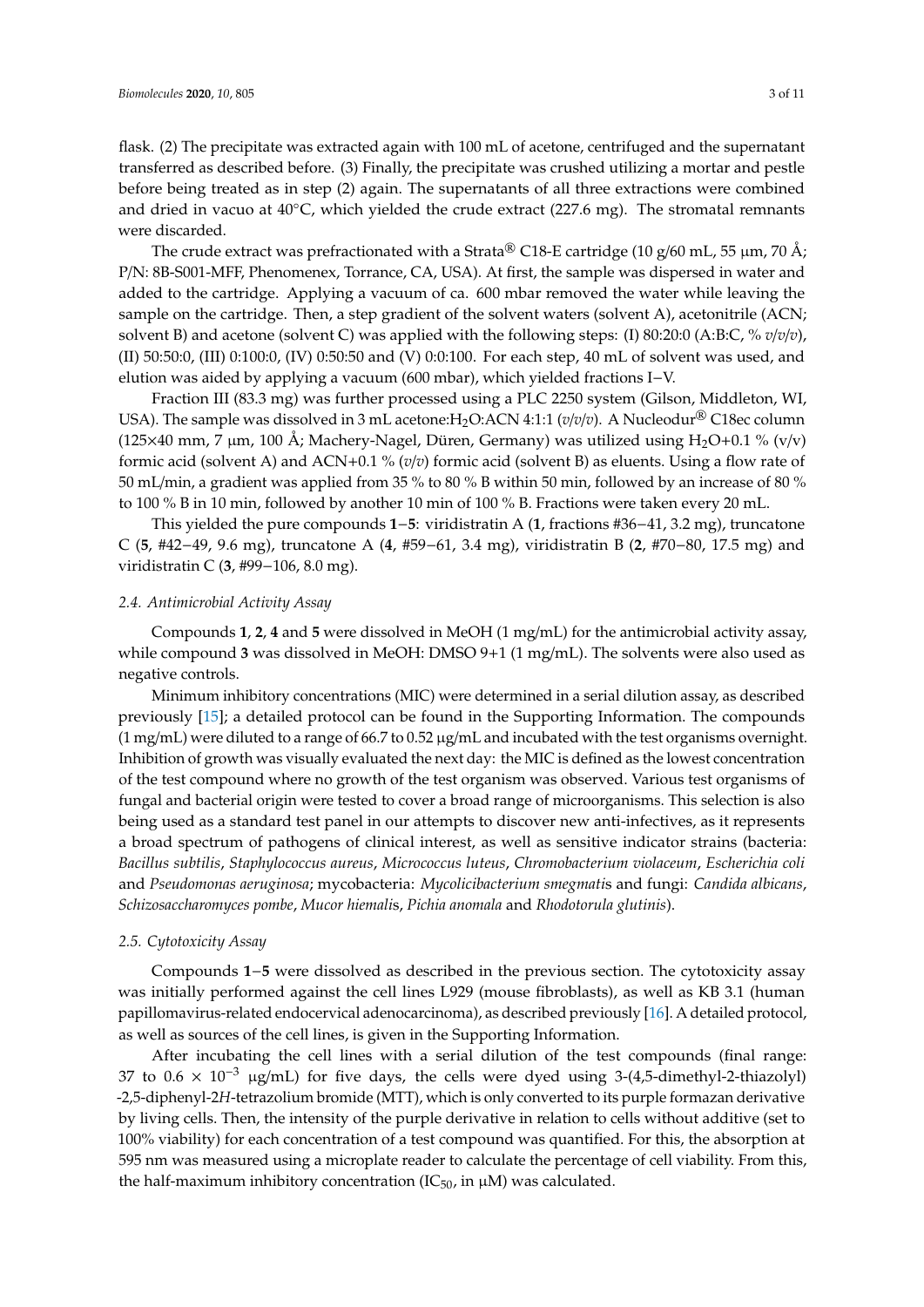If an inhibition of cell viability with an  $IC_{50}$  < 50  $\mu$ M was observed, further cell lines were subjected to the test compounds: PC-3 (human prostate adenocarcinoma), SK-OV-3 (human ovary adenocarcinoma), MCF-7 (human breast adenocarcinoma), A431 (human squamous carcinoma) and A549 (human lung carcinoma).

#### *2.6. Spectral Data*

#### 2.6.1. Viridistratin A (**1**)

Yellow powder. NMR (acetone- $d_6$ , <sup>1</sup>H NMR: 500 MHz, <sup>13</sup>C NMR: 125 MHz): see Table [1;](#page-4-0) UV/Vis  $(c = 0.01 \text{ mg/mL}, \text{ACN}): \lambda_{\text{max}} ( \varepsilon ) = 251 (4.45), 342 (4.14), 350 (4.12), 406 (3.94) \text{ and } 428 (3.91) \text{ nm}; \text{ESI-MS}:$ *m/z* 301.06 (M+H)<sup>+</sup> and 298.94 (M−H)<sup>-</sup>; HR-ESI-MS: *m/z* 301.0855 (M+H)<sup>+</sup> (calculated for C<sub>20</sub>H<sub>13</sub>O<sub>3</sub>, 301.0859); t<sub>R</sub> = 9.3 min.

#### 2.6.2. Viridistratin B (**2**)

Yellow powder. NMR (acetone- $d_6$ , <sup>1</sup>H NMR: 500 MHz, <sup>13</sup>C NMR: 125 MHz): see Table [1;](#page-4-0) UV/Vis  $(c = 0.01 \text{ mg/mL}, ACN): \lambda_{\text{max}} ( \varepsilon ) = 248 (4.64), 327 (4.23), 341 (4.38), 384 (4.01) \text{ and } 403 (4.07) \text{ nm}; ESI-MS:$ *m*/*z* 315.10 (M+H)<sup>+</sup> and 312.96 (M−H)<sup>-</sup>; HR-ESI-MS: *m*/*z* 315.1010 (M+H)<sup>+</sup> (calculated for C<sub>21</sub>H<sub>15</sub>O<sub>3</sub>, 315.1016);  $t_R$  = 12.2 min.

#### 2.6.3. Viridistratin C (**3**)

Yellow powder. NMR (DMSO- $d_6$ , <sup>1</sup>H NMR: 500 MHz and <sup>13</sup>C NMR: 125 MHz): see Table [1;](#page-4-0) UV/Vis (c = 0.01 mg/mL, CHCl<sub>3</sub>):  $\lambda_{\text{max}}$  ( $\varepsilon$ ) = 326 (4.18), 341 (4.46), 384 (3.91) and 403 (3.97) nm; ESI-MS: *m*/*z* 329.12 (M+H)<sup>+</sup> and 327.01 (M−H)<sup>-</sup>; HR ESI-MS: *m*/*z* 329.1168 (M+H)<sup>+</sup> (calculated for C<sub>22</sub>H<sub>17</sub>O<sub>3</sub>, 329.1172); t*R*= 13.9 min.

#### **3. Results**

#### *3.1. Structure Elucidation of Viridistratins A*−*C (1*−*3)*

In total, five compounds were isolated from the stromatal extract of *A. viridistratum* in substantial amounts. Three of them represent novel secondary metabolites for which we propose the trivial names viridistratins A−C (**1**−**3**) (see Figure [1\)](#page-5-0), while the remaining two compounds were identical to the previously reported truncatones A (**4**) and C (**5**) [\[12\]](#page-9-5).

Viridistratin A (**1**) was isolated as a yellow powder and shown to possess a molecular formula of  $C_{20}H_{12}O_3$  by HR-ESI-MS, which corresponds to 15 double-bond equivalents. In combination with the UV/Vis maxima (see Figure S1), a large, highly conjugated aromatic system was indicated. In the  ${}^{1}$ H NMR and  $\rm ^1H/^{13}C$  heteronuclear single quantum coherence spectroscopy ( $\rm ^1H/^{13}C$ -HSQC) spectra, nine aromatic methines were observed. Additionally, the  $^{13}$ C NMR and  $^{1}$ H/ $^{13}$ C heteronuclear multiple-bond correlation spectroscopy ( $\rm ^1H/^{13}C$  HMBC) spectra showed the presence of eleven sp<sup>2</sup>-hybridized carbons. Three of those eleven carbons had chemical shifts indicating a linkage to a hydroxy group. Analysis of the  ${}^{1}H/{}^{1}H$  correlation spectroscopy ( ${}^{1}H/{}^{1}H$  COSY) spectra revealed the presence of four separate spin systems: (1) 1-H, 2-H and 3-H; (2) 8-H and 9-H and (3) 13-H and 14-H, as well as (4) 17-H and 18-H, which was supported by their splitting patterns in the  $^1$ H NMR spectrum. Analysis of the  $^1$ H/ $^{13}$ C HMBC correlations revealed two naphthalene moieties linked to each other by two C-C bonds to form a five-membered ring in between (i.e., a benzo[*j*]fluoranthene backbone). Three hydroxy groups were connected to the core structure by analysis of the proton and carbon shifts of the neighboring atoms.

Viridistratin B (2) was isolated as a yellow powder and showed a molecular formula of  $C_{21}H_{14}O_3$ , indicating a formal addition of CH<sub>2</sub> compared to 1. An additional singlet in the  $^1\rm H$  and  $^1\rm H/^{13}C$  HSQC NMR spectra (21-H<sub>3</sub>,  $\delta_H$  = 4.04), as well as a <sup>1</sup>H/<sup>13</sup>C HMBC correlation of 21-H<sub>3</sub> to C-1, revealed 2 to be the 1-methoxy derivative of 1. Key <sup>1</sup>H/<sup>1</sup>H COSY, <sup>1</sup>H/<sup>13</sup>C HMBC and rotating frame nuclear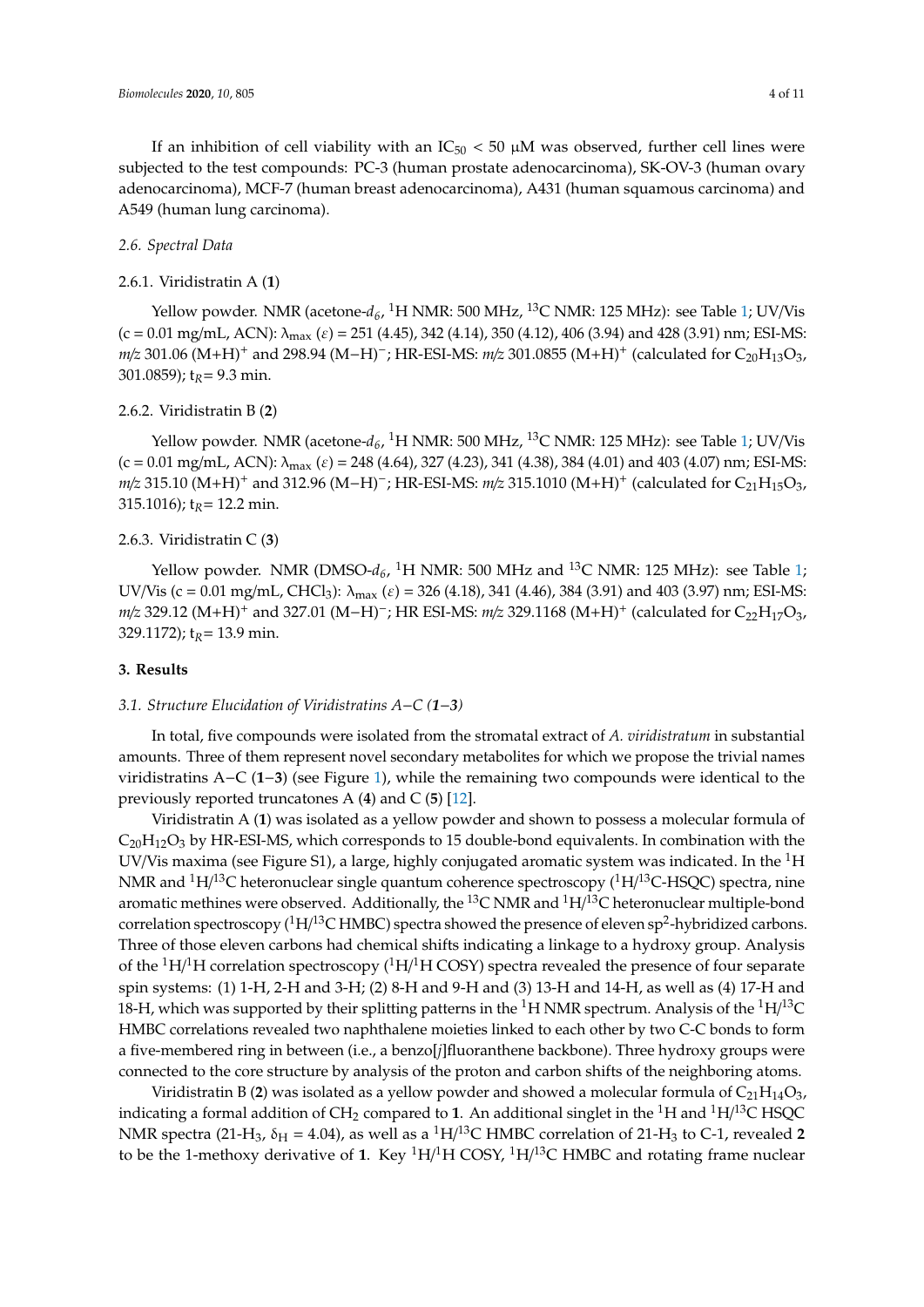Overhauser effect spectroscopy (ROESY) correlations of **2** are depicted in Figure [2](#page-5-1) as an example for the new compounds isolated in this work.

Viridistratin C (**3**) was isolated as a yellow powder and shown to have a molecular formula of  $C_{22}H_{16}O_3$ , indicating yet another addition of a methylene in comparison to 2. The <sup>1</sup>H/<sup>13</sup>C HMBC correlations of the singlet 22-H<sub>3</sub> ( $\delta$ <sub>H</sub> = 4.09) to C-10 showed their linkage via the hydroxy group OH-10. Eventually, **3** is the 1,10-dimethoxy derivative of **1**.

<span id="page-4-0"></span>**Table 1.** 1D nuclear magnetic resonance (NMR) data of **1**−**3** (**1**, **2**: acetone-*d<sup>6</sup>* and **3**: DMSO-*d<sup>6</sup>* ; <sup>1</sup>H NMR: 500 MHz and <sup>13</sup>C NMR: 125 MHz).

| pos <sup>1</sup> | $\mathbf{1}$                         |                                      | $\overline{2}$          |                         | 3                       |                           |  |
|------------------|--------------------------------------|--------------------------------------|-------------------------|-------------------------|-------------------------|---------------------------|--|
|                  | $\delta_{\rm C}$ , mult <sup>2</sup> | $\delta_{\rm H}$ , mult <sup>2</sup> | $\delta_{\rm C}$ , mult | $\delta_{\rm H}$ , mult | $\delta_{\rm C}$ , mult | $\delta_{\rm H}$ , mult   |  |
| $\mathbf{1}$     | 155.1, C                             |                                      | 156.8, C                |                         | 156.2, C                |                           |  |
| $\overline{2}$   | 108.2, CH                            | 6.90, d(7.53)                        | 103.6,<br><b>CH</b>     | 6.92, d                 | 104.0,<br><b>CH</b>     | 6.97, m                   |  |
|                  |                                      |                                      | 127.5,                  | (7.63)<br>7.52, t(2)    | 127.9,                  |                           |  |
| 3                | 128.1, CH                            | 7.42, t $(2 \times 7.96)$            | <b>CH</b>               | $\times$ 8.09)          | CH.                     | 7.56, t $(2 \times 7.96)$ |  |
| $\overline{4}$   | 116.4, CH                            | 8.22, d (8.39)                       | 116.8,                  | 8.29, d                 | 116.6,                  | 8.30, d (8.39)            |  |
|                  |                                      |                                      | <b>CH</b>               | (8.39)                  | <b>CH</b>               |                           |  |
| 5                | 132.5, C                             |                                      | 131.5, C                |                         | 130.9, C                |                           |  |
| 6                | 133.5, C                             |                                      | 133.0, C                |                         | 131.6, C                |                           |  |
| 7                | 129.9, C                             |                                      | 129.3, C                |                         | 129.2, C                |                           |  |
| 8                | 127.4, CH                            | 8.45, m                              | 126.9,                  | 8.45, d                 | 126.8,                  | $8.56$ , d $(8.17)$       |  |
|                  |                                      |                                      | CH.                     | (7.78)                  | CH.                     |                           |  |
| 9                | 111.2, CH                            | 7.06, d (7.53)                       | 110.8,                  | 7.06, d                 | 106.7,                  | 7.13, d (7.96)            |  |
|                  |                                      |                                      | <b>CH</b>               | (7.78)                  | <b>CH</b>               |                           |  |
| 10               | 156.2, C                             |                                      | 155.7, C                |                         | 158.1, C                |                           |  |
| 11               | 112.6, $C$                           |                                      | 112.1, C                |                         | 112.7, C                |                           |  |
| 12               | 156.8, C                             |                                      | 156.3, C                |                         | 156.8, C                |                           |  |
|                  |                                      |                                      | 110.5,                  | 7.01, d                 | 112.0,                  |                           |  |
| 13               | 110.9, CH                            | 7.01, d (7.53)                       | <b>CH</b>               | (7.63)                  | <b>CH</b>               | 7.00, m                   |  |
|                  |                                      |                                      | 123.8,                  |                         | 124.6,                  |                           |  |
| 14               | 124.3, CH                            | 8.06, br s                           | <b>CH</b>               | 8.05, m                 | <b>CH</b>               | 8.09, m                   |  |
| 15               | 129.1, C                             |                                      | 128.5, C                |                         | 126.7, C                |                           |  |
| 16               | 137.9, C                             |                                      | 137.5, C                |                         | 137.3, C                |                           |  |
|                  |                                      |                                      | 118.9,                  |                         | 119.2,                  |                           |  |
| 17               | 119.0, CH                            | 8.06, m                              | <b>CH</b>               | 8.06, m                 | <b>CH</b>               | 8.09, m                   |  |
| 18               | 121.8, CH                            | 8.26, d(8.60)                        | 120.8,                  | 8.22,m                  | 120.7,                  | 8.17, d(8.60)             |  |
|                  |                                      |                                      | <b>CH</b>               |                         | CH.                     |                           |  |
| 19               | 125.4, C                             |                                      | 125.4, C                |                         | 124.5, C                |                           |  |
| 20               | 135.2, C                             |                                      | 134.7, C                |                         | 134.1, C                |                           |  |
| 21               |                                      |                                      | 55.5, CH <sub>3</sub>   | 4.04, s                 | 56.0, CH <sub>3</sub>   | 4.02, s                   |  |
| 22               |                                      |                                      |                         |                         | 56.8, $CH3$             | 4.09, s                   |  |

<sup>1</sup> pos: atom position (see Figure [1\)](#page-5-0); <sup>2</sup>  $\delta$ <sub>C</sub>/ $\delta$ <sub>H</sub>: chemical shift [ppm]; mult: multiplicity, (br) s: (broad) singlet, d: doublet, t: triplet, and m: multiplet.

Structures of truncatones A and C (**4**, **5**) were elucidated by NMR spectroscopy and verified with data provided in the original publication by Sudarman et al. [\[12\]](#page-9-5). The stereochemistry of truncatone A was confirmed by the comparison of taken electronic circular dichroism (ECD) spectra (see Figure S2) with data published therein.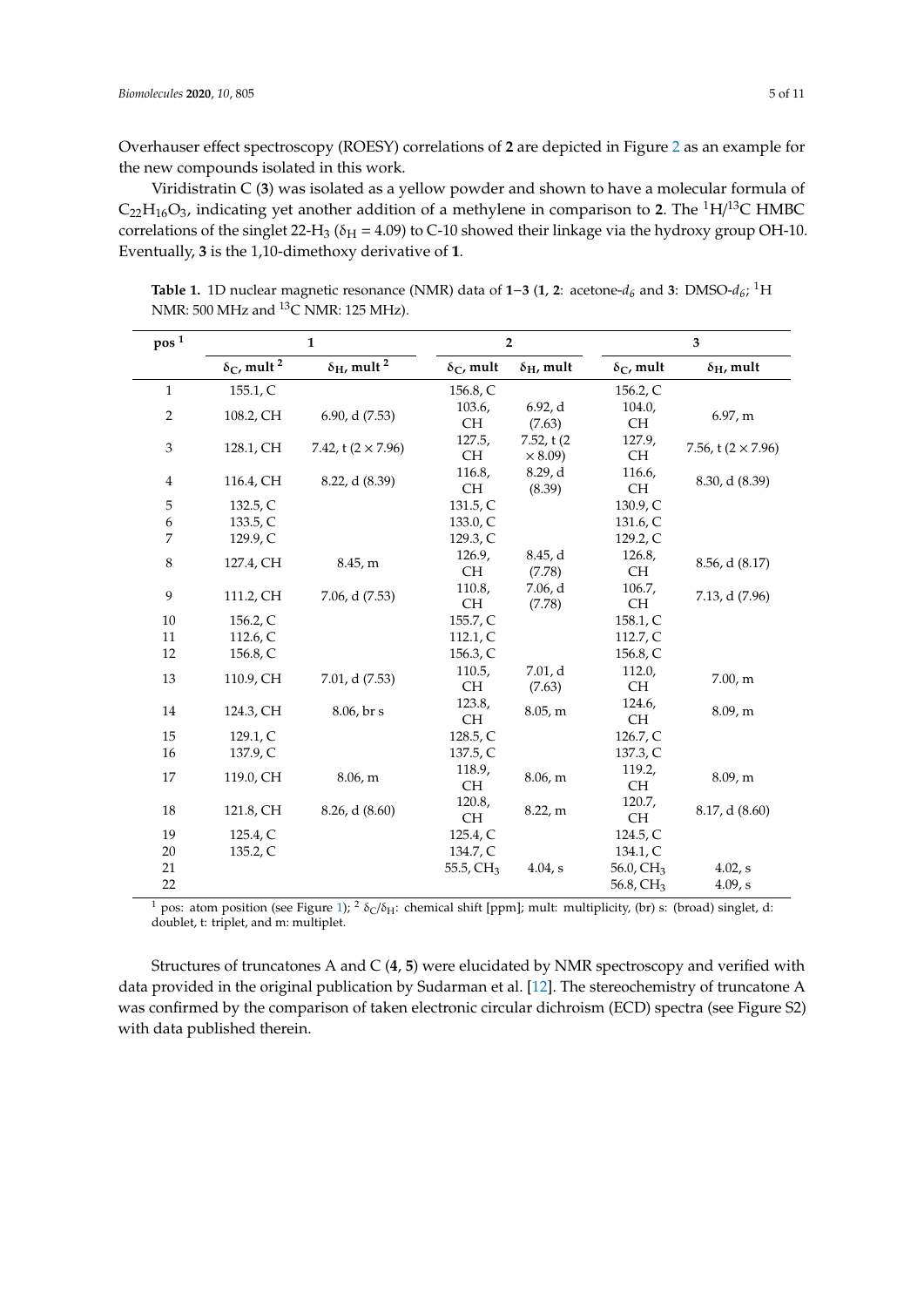1

<span id="page-5-0"></span>



<span id="page-5-1"></span>Figure 1. Structures of secondary metabolites isolated from stromata of Annulohypoxylon viridistratum. 1-3: viridistratins A-C, 4: truncatone A and 5: truncatone C.



Figure 2. Key nuclear magnetic resonance (NMR) correlations of viridistratin B (2). Bold bonds: <sup>1</sup>H/<sup>1</sup>H correlation spectroscopy (COSY) correlations, plain arrows: <sup>1</sup>H/<sup>13</sup>C (heteronuclear multiple bond correlation (HMBC) correlations and dashed arrows: rotating frame nuclear Overhauser effect spectroscopy (ROESY) correlations. spectroscopy (ROESY) correlations. spectroscopy (ROESY) correlations.

## 3.2. Antibacterial, Antifungal and Cytotoxic Activities of Compounds 1-5

on and the results are summarized in Table 2. For simplified evaluation measured MIC values Section, and the results are summarized in **Error! Reference source not found.**. For simplified  $\text{reforance:} \text{ctrons (MIC})$  values were assigned to the derived to the derived to the derived to the derived to the derived to the derived to the derived to the derived to the derived to the derived to the derived to the derived t  $\frac{1}{\sqrt{MIC}}$  of  $\frac{1}{\sqrt{MIC}}$  of  $\frac{1}{\sqrt{MIC}}$  of  $\frac{1}{\sqrt{MIC}}$ The minimum inhibitory concentrations (MIC) of **1−5** were assessed as described in the Methods in the Methods of  $\overline{a}$ Section, and the results are summarized in Table [2.](#page-6-0) For simplified evaluation, measured MIC values<br>All the results are summarized in Table 2. For simplified evaluation, measured MIC values were assigned to three descriptors whose thresholds were derived from the measured MIC of the references: strong (MIC<sub>compound</sub> < MIC<sub>Reference</sub>), moderate (MIC<sub>compound</sub> ≈ MIC<sub>Reference</sub>) and weak  $\text{activity (MIC}_{\text{compound}} > \text{MIC}_{\text{Reference}}).$ 

Miridistratin A (1) oxhibited weak antibactorial activity  $\alpha$  (and  $\alpha$  and  $\alpha$  ( $\beta$ )  $\alpha$  ( $\beta$ )  $\alpha$  ( $\beta$ ) and  $\beta$ ) in addition against  $\alpha$  for  $\alpha$  positive bacteria, where  $\alpha$  is  $\alpha$  and  $\beta$  ( $\alpha$ )  $\alpha$  and  $\beta$  ( $\alpha$ )  $\alpha$  and  $\alpha$  ( $\alpha$ )  $\alpha$ ) in addition against the strongest activity against *Micrococcus luteus* (16.7 µg/mL). In addition, growth of the Gramnegative all tooted function *comparison in the chromobacture in B* (2) chound a similar antimicrobial activity apactrum, additionally being able to inhibit the growth of *Mucelicihaterium*  $s$  meanwhic $(33.3 \times \text{m})$ . In comparison to 1, comparing 2 was generally more active with the lowest  $M_{\rm IC}$  of 8.3  $\mu$ g/mL against *Microsoccus lyteus*, as wall as a strong inhibition of *Mucor higualis* (4.2  $\mu$ g/mL). with the lowest MIC of 8.3 µg/mL against *Micrococcus luteus,* as well as a strong inhibition of *Mucor*   $h_{\text{t}}(23.2 \text{ and } 16.7 \text{ u}$   $\alpha/\text{m}$  reconctively), while for truncatone  $C(5)$  weak activities against Becillus cultilie and Micrococcus luteus with MIC of 66.7 and 16.7 ug/mL, were observed. Truncatone C additionally achilities was antifunced activity against *Mucar humplic* and moderate activity against *Bhodotoryla* exhibited weak antifungal activity against Mucor hiemalis and moderate activity against Rhodotorula<br>clutinis (66.7 and 16.7 ug/mL) moderate activity against *Rhodotorula glutinis* (66.7 and 16.7 µg/mL) Viridistratin A (**1**) exhibited weak antibacterial activities against Gram-positive bacteria, with Viridistratin A (**1**) exhibited weak antibacterial activities against Gram-positive bacteria, with the the strongest activity against *Micrococcus luteus* (16.7 µg/mL). In addition, growth of the Gram-strongest activity against *Micrococcus luteus* (16.7 µg/mL). In addition, growth of the Gram-negative negative *Chromobacterium violaceum* was inhibited at 66.7 µg/mL. Furthermore, moderate antifungal *Chromobacterium violaceum* was inhibited at 66.7 µg/mL. Furthermore, moderate antifungal activity against all tested fungi except Candida albicans was observed. Viridistratin B (2) showed a similar similar antimicrobial activity spectrum, additionally being able to inhibit the growth of antimicrobial activity spectrum, additionally being able to inhibit the growth of *Mycolicibacterium smegmatis* (33.3 µg/mL). In comparison to 1, compound 2 was generally more active with the lowest MIC of 8.3 µg/mL against Micrococcus luteus, as well as a strong inhibition of Mucor hiemalis (4.2 µg/mL).<br>View the CO CO Distribution of the United States of the United States of the United States of the United States Viridistratin C (3) and truncatone A (4) only exhibited weak antibacterial activity against *Micrococcus* luteus (33.3 and 16.7 µg/mL, respectively), while, for truncatone C (5), weak activities against Bacillus  $\frac{1}{2}$ subtilis and Micrococcus luteus with MIC of 66.7 and 16.7 µg/mL were observed. Truncatone C additionally moderate activity against *Rhodotorula glutinis* (66.7 and 16.7 µg/mL) *glutinis* (66.7 and 16.7 µg/mL)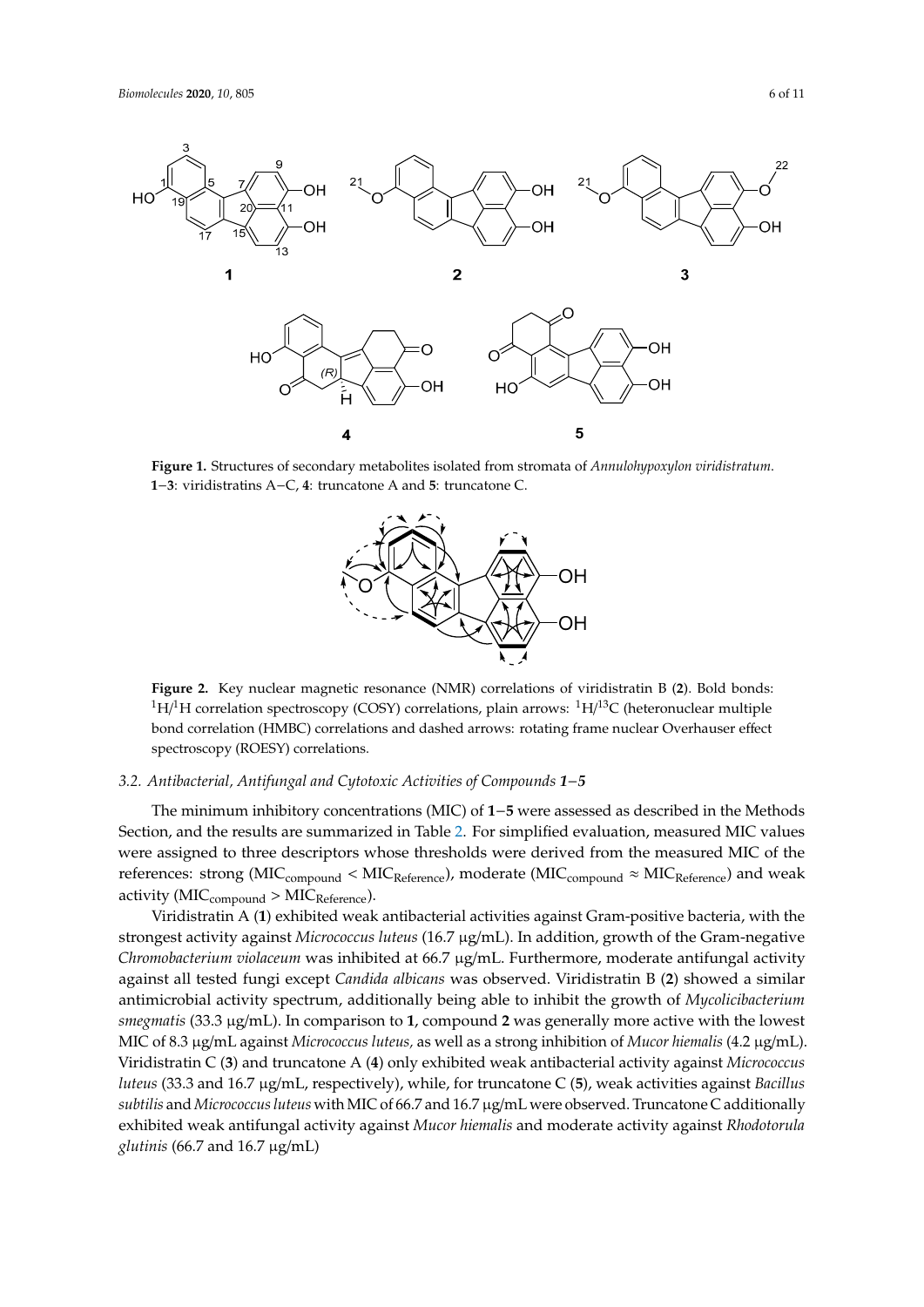| <b>Test Organism</b>        | Minimum Inhibitory Concentration (MIC) (μg/mL) |                |       |       |       |                   |  |
|-----------------------------|------------------------------------------------|----------------|-------|-------|-------|-------------------|--|
|                             | 1                                              | $\overline{2}$ | 3     | 4     | 5     | Reference         |  |
| Bacillus subtilis           | 33.3                                           | 16.7           | >66.7 | >66.7 | 66.7  | 8.3 <sup>1</sup>  |  |
| Staphylococcus aureus       | 66.7                                           | 16.7           | >66.7 | >66.7 | >66.7 | $0.4^2$           |  |
| Micrococcus luteus          | 16.7                                           | 8.3            | 66.7  | 33.3  | 16.7  | 0.8 <sup>2</sup>  |  |
| Chromobacterium violaceum   | 66.7                                           | 66.7           | >66.7 | >66.7 | >66.7 | 0.1 <sup>2</sup>  |  |
| Escherichia coli            | >66.7                                          | >66.7          | >66.7 | >66.7 | >66.7 | 1.7 <sup>2</sup>  |  |
| Pseudomonas aeruginosa      | >66.7                                          | >66.7          | >66.7 | >66.7 | >66.7 | $0.4^3$           |  |
| Mycolicibacterium smegmatis | >66.7                                          | 33.3           | >66.7 | >66.7 | >66.7 | $3.3^4$           |  |
| Candida albicans            | >66.7                                          | >66.7          | >66.7 | >66.7 | >66.7 | $66.7^{\circ}$    |  |
| Schizosaccharomyces pombe   | 66.7                                           | 33.3           | >66.7 | >66.7 | >66.7 | $33.3^{5}$        |  |
| Mucor hiemalis              | 66.7                                           | 4.2            | >66.7 | >66.7 | 66.7  | 66.7 <sup>5</sup> |  |
| Pichia anomala              | 66.7                                           | 33.3           | >66.7 | >66.7 | >66.7 | 66.7 <sup>5</sup> |  |
| Rhodotorula glutinis        | 33.3                                           | 33.3           | >66.7 | >66.7 | 66.7  | $16.7^{\circ}$    |  |

<span id="page-6-0"></span>**Table 2.** Minimum inhibitory concentrations (MIC) of **1**−**5** against bacterial and fungal test organisms.

<sup>1</sup> oxytetracycline 1 mg/mL, <sup>2</sup> oxytetracycline 0.1 mg/mL, <sup>3</sup> gentamicin 0.1 mg/mL, <sup>4</sup> kanamycin 0.1 mg/mL and <sup>5</sup> nystatin 1 mg/mL.

Concerning the cytotoxicity of **1**−**5**, an effect of all compounds against the chosen cell lines was measured and is summarized in Table [3.](#page-6-1) Against the mouse fibroblast cell line L929, truncatone A (4) and viridistratin A (1) showed half-maximum inhibitory concentration ( $IC_{50}$ ) values of 10.4  $\mu$ M (3.3 µg/mL) and 12.7 µM (8.5 µg/mL), respectively. Against human cell lines, viridistratin B (**2**) induced a decrease of cell viability at IC<sub>50</sub> values of 1.1  $\mu$ M (0.34  $\mu$ g/mL) and 1.4  $\mu$ M (0.45  $\mu$ g/mL) against A431 and A549. Compounds **1**, **4** and **5** exhibited a reduced cytotoxicity (i.e., a higher  $IC_{50}$ ) as compared to **2** and **3**. Viridistratin C (**3**) showed a low decrease in cell viability (IC<sub>50</sub> > 50 µM) against L929 and KB 3.1 and was excluded from tests against further cell lines.

To conclude, it can be summarized that the strongest antimicrobial activities (lowest MIC) among the tested compounds, as well as the strongest cytotoxicities (lowest  $IC_{50}$ ), were both exhibited by viridistratin B (**2**). In general, viridistratin C (**3**) showed the highest MIC values, as well as the highest IC50. The other compounds tested (**1**, **4** and **5**) lied in between.

| Cell Line        |                      | Cytotoxicity $(IC_{50}) (\mu M)$ |                |      |      |      |                        |  |
|------------------|----------------------|----------------------------------|----------------|------|------|------|------------------------|--|
|                  |                      | 1                                | $\overline{2}$ | 3    | 4    | 5    | Reference <sup>1</sup> |  |
| L <sub>929</sub> | mouse fibroblasts    | 12.7                             | 17.2           | 61.0 | 10.4 | 16.3 | 0.00006                |  |
| KB 3.1           | human endocervical   | 28.3                             | 17.2           | 85.4 | 44.0 | 30.1 | 0.00079                |  |
|                  | adenocarcinoma (AC)  |                                  |                |      |      |      |                        |  |
| $PC-3$           | human prostate AC    | 23.7                             | 9.9            | n.d. | 44.0 | 25.6 | 0.00008                |  |
| $SK-OV-3$        | human ovary AC       | 56.7                             | 7.3            | n.d. | 66.0 | 33.1 | 0.00034                |  |
| $MCF-7$          | human breast AC      | 9.7                              | 5.1            | n.d. | 8.8  | 7.8  | 0.00012                |  |
| A431             | human squamous AC    | 8.7                              | 1.1            | n.d. | 5.7  | 16.3 | 0.00005                |  |
| A549             | human lung carcinoma | 20.0                             | 1.4            | n.d  | 17.0 | 27.1 | 0.00008                |  |

<span id="page-6-1"></span>**Table 3.** Cytotoxicity of **1**−**5** against mammalian cell lines as half-maximum inhibitory concentrations  $(IC_{50})$ . n.d.: not determined.

 $<sup>1</sup>$  epothilone B (1mg/mL).</sup>

#### **4. Discussion**

The three secondary metabolites viridistratins A−C (**1**−**3**) described in this study constitute a new subclass of benzo[*j*]fluoranthenes from stromata of *Annulohypoxylon,* whose backbone only consists of aromatic carbons. Due to their aromaticity, no stereochemistry is present in those metabolites.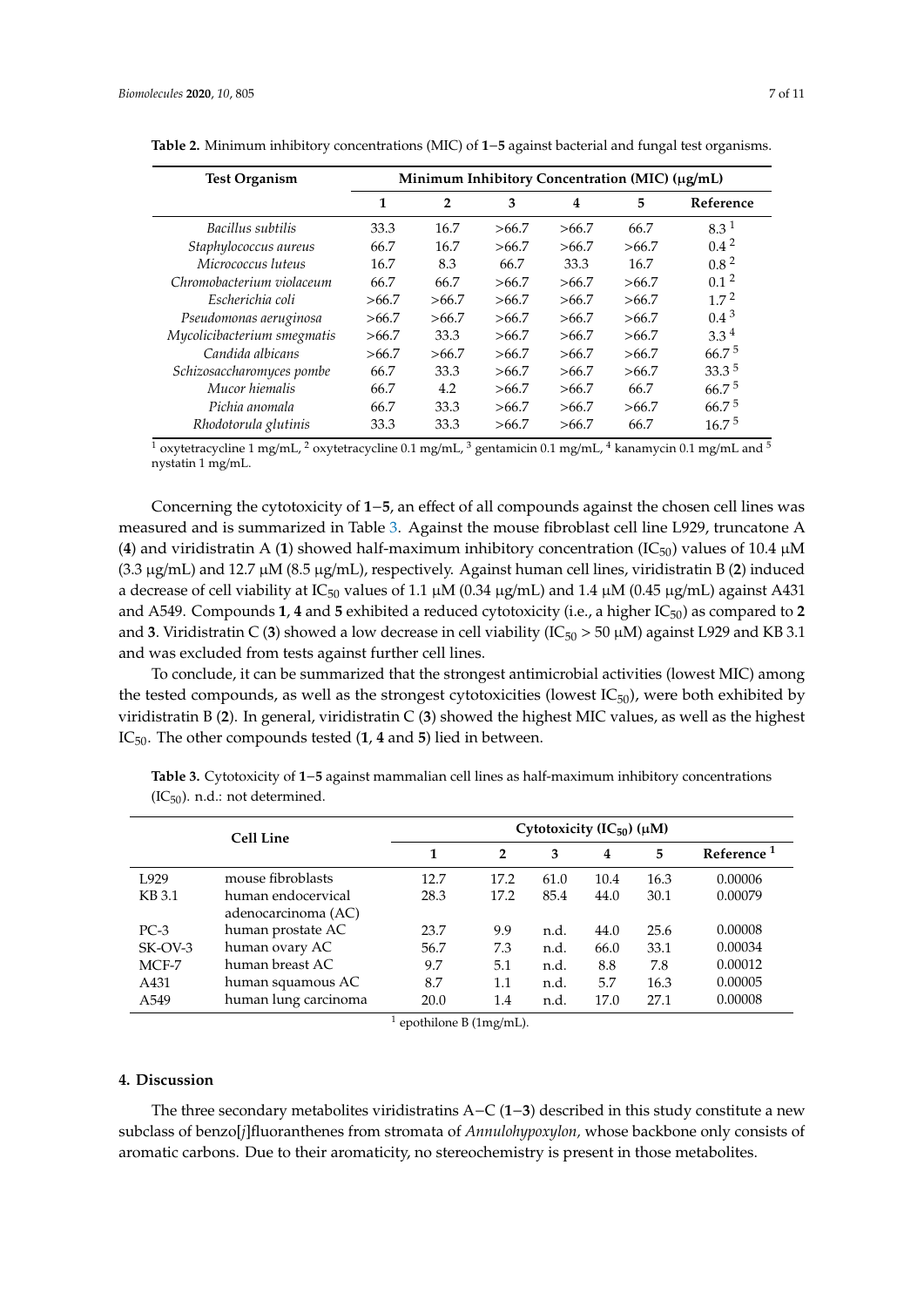Peaks corresponding to the viridistratins were already detected by Kuhnert et al. from the holotype specimen and designated UCV1−3 [\[2\]](#page-8-1). Occurrence of those compounds has not been observed in any other *Annulohypoxylon* species yet, even though over two-hundred specimens, including almost all holotypes, have already been examined [\[2\]](#page-8-1). Thus, **1**−**3** can serve as chemotaxonomic markers for the distinction of *A. viridistratum* from other *Annulohypoxylon* spp. Along with the viridistratins, the truncatones A (**4**) and C (**5**) were isolated, which are common metabolites in *Annulohypoxylon* spp. and found in many representatives [\[2\]](#page-8-1). Interestingly, truncatone A (**4**) was not detected in crude extracts of the stromata and, thus, may be a conversion product from the isolation process (see Figure S3). In general, it should be mentioned that all benzo[*j*]fluoranthenes hitherto isolated from Xylariales were exclusively obtained from members of the genus *Annulohypoxylon* in the current sense. Previous reports on the isolation of these compounds from "*Hypoxylon*" *truncatum* (which is now the type species of *Annulohypoxylon* [\[3\]](#page-8-2)) actually may go back to this species or its morphologically similar relatives. The genus *Hypoxylon* sensu Wendt et al. [\[1\]](#page-8-0), as well as the species of the recently erected genus *Jackrogersella,* are characterized by the lack of this compound class as stromatal metabolites, and this chemotaxonomic evidence has strongly supported the recent rearrangement of the genera of the Hypoxylaceae.

Sudarman et al. [\[12\]](#page-9-5) postulated the benzo[*j*]fluoranthenes to be derived from the 1,8-DHN (dihydroxy naphthalene) pathway [\[17\]](#page-9-10) of the melanin biosynthesis, with BNT as the precursor for further oxidations. Following this hypothesis, the complete absence of BNT in stromatal extracts of *A. viridistratum* means that BNT was fully converted to its biosynthetical successors. The origin of these aromatic compounds from the 1,8-DHN pathway has been established in other Ascomycota, and the corresponding polyketide biosynthetic gene clusters are thought to be derived from the 1,8-DHN melanin pathway [\[18\]](#page-9-11). However, so far, the biosynthetic genes for these secondary metabolites have not been identified for any species of *Annulohypoxylon*. This can only now be made possible, because high-quality genomes of several Hypoxylaceae, including the type species of *Annulohypoxylon*, have recently become available for the first time [\[19\]](#page-9-12).

Viridistratins **1**−**3** exhibited antimicrobial activity against bacteria and fungi but with moderate-to-weak effects. Especially *Micrococcus luteus* was sensitive to the tested benzo[*j*]fluoranthenes. Among the tested compounds, vidiristratin B (**2**) showed the highest activities. Notably, growth of *Mucor hiemalis* was inhibited by **2** at comparably low concentrations of 4.2 µg/mL. For related benzo[*j*]fluoranthenes like truncatones [\[10\]](#page-9-3), hypoxyonols [\[13,](#page-9-6)[14\]](#page-9-7) or daldinols [\[20,](#page-9-13)[21\]](#page-9-14), no antimicrobial assessments have been reported in the literature. Furthermore, viridistratin B (**2**) showed the lowest half-maximum inhibitory concentrations  $(IC_{50})$  against all human cell lines, followed by 1, 4 and **5**, while viridistratin C (**3**) showed only a weak decrease of mammalian cell viability. Other related benzo[*j*]fluoranthenes like truncatones A, C and D were previously shown to be cytotoxic against the KB 3.1 and L929 cell lines, even though truncatones were reported to exhibit lower  $IC_{50}$  values [\[12\]](#page-9-5). Hypoxylonol C was shown to have cell-protective effects against stereptozotocin-induced damage in INS-1 cells [\[22\]](#page-9-15), while hypoxylonol F was observed to improve insulin secretion [\[23\]](#page-9-16). These two reports of rather beneficial bioactivities, although apparently contradicting the cytotoxic activities of hypoxylonols A−F published before [\[13,](#page-9-6)[14\]](#page-9-7), can be explained by the usage of different doses, as well as target systems. Daldinols C and D were also shown to be cytotoxic against human colon adenocarcinoma cells [\[21\]](#page-9-14). Hence, it can be assumed that cytotoxic activities of the aforementioned compounds, as well as the new viridistratins, arise from the benzo[*j*]fluoranthene backbone, which is well-known for its cytotoxic and cancerogenic properties [\[24\]](#page-10-0). These properties arise from the hydrophobicity of the compounds, which reduce (essential) structural interactions between cellular macromolecules such as lipid layers or enzymes by inducing water stress [\[25,](#page-10-1)[26\]](#page-10-2). These unspecific targets of such hydrophobic molecules consequently explain the measured bioactivity of substances such as viridistratins A−C (**1**−**3**) against diverse mammalian, bacterial, and fungal cells.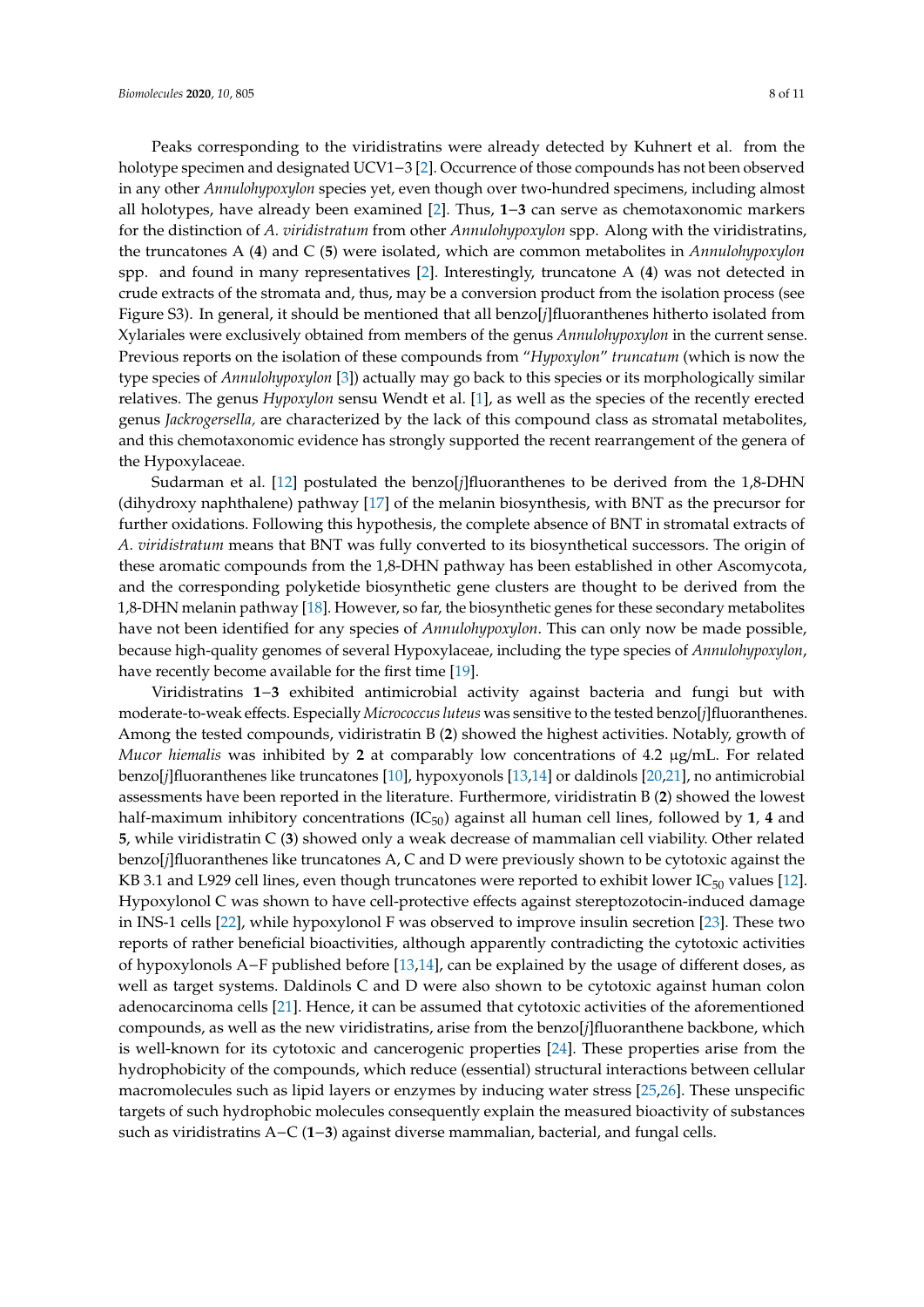#### **5. Conclusions**

The novel compounds viridistratins A−C (**1**−**3**) described herein constitute a novel subclass of hydroxylated benzo[*j*]fluoranthenes with varying methoxylation levels. So far, they have exclusively been detected in *A. viridistratum* and may thus serve as chemotaxonomic markers for the species. Chemotaxonomic markers are the basis for HPLC fingerprinting [\[2\]](#page-8-1), which can help to aid in the discrimination of morphologically similar species.

Several other benzo[*j*]fluoranthenes have been described from *Annulohypoxylon* spp. already [\[12–](#page-9-5)[14,](#page-9-7)[21\]](#page-9-14), all of which possess cytotoxic activity against various mammalian cell lines. Viridistratins A−C additionally exhibited weak antibacterial and antifungal activities, with the lowest minimum inhibitory concentrations (MIC) against *Micrococcus luteus* and *Mucor hiemalis*. The broad range of activity suggests a nonselective mode of action against the tested microorganisms and mammalian cell lines.

Therefore, and because of the scarce availability and the instability observed in some derivatives, the viridistratins and related metabolites do not appear attractive for further developments as drugs, but they may have a protective function for the producer organisms in nature.

**Supplementary Materials:** The following are available online at http://[www.mdpi.com](http://www.mdpi.com/2218-273X/10/5/805/s1)/2218-273X/10/5/805/s1: Protocol: Antimicrobial Activity Assay. Protocol: Cytotoxicity Assay. Figure S1. HPLC-UV/Vis chromatograms at 210 nm and DAD and HR-ESI-MS(+) traces of viridistratins A−C (**1**−**3**) and truncatones A+C (**4**, **5**). Figure S2. ECD spectrum of truncatone A (**4**). Figure S3. HPLC-UV/Vis chromatogram at 210 nm of the crude extract of *A. viridistratum*. Figures S4−S8. 1D and 2D NMR spectra of viridistratin A (**1**). Figures S9−S14. 1D and 2D NMR spectra of viridistratin B (**2**). Figures S15−S19. 1D and 2D NMR spectra of viridistratin C (**3**).

**Author Contributions:** K.B.: resources, investigation, conception and design, analysis, interpretation of data, drafting of the paper and critical review of the draft. A.-C.W.: resources, investigation, analysis and interpretation of data. J.J.L.-a. and M.S.: conception and design, supervision and critical review of the draft. All authors have read and agreed to the published version of the manuscript.

**Funding:** This project received funding from the European Union's Horizon 2020 Research and Innovation Programme (RISE) under the Marie Skłodowska-Curie grant agreement No. 645701, project acronym "GoMyTri" (beneficiaries K.B., M.S. and J.J.L.). This research was also funded by Deutsche Forschungsgemeinschaft (DFG) in the priority program "Taxon-Omics: New Approaches for Discovering and Naming Biodiversity (SPP 1991)" (K.B. and  $M.S.$ ).

**Acknowledgments:** The authors wish to thank Lucile Wendt for providing the fungal material and Eric Kuhnert for providing guidance with the extraction and isolation. Silke Reinecke and Esther Surges are thanked for expert assistance in the lab and Christel Kakoschke for recording the NMR spectra. We are grateful towards Wera Collisi for conducting the bioassays.

**Conflicts of Interest:** The authors declare no conflicts of interest.

#### **References**

- <span id="page-8-0"></span>1. Wendt, L.; Sir, E.B.; Kuhnert, E.; Heitkämper, S.; Lambert, C.; Hladki, A.I.; Romero, A.I.; Luangsa-ard, J.J.; Srikitikulchai, P.; Peršoh, D.; et al. Resurrection and emendation of the Hypoxylaceae, recognised from a multigene phylogeny of the Xylariales. *Mycol. Prog.* **2018**, *17*, 115–154. [\[CrossRef\]](http://dx.doi.org/10.1007/s11557-017-1311-3)
- <span id="page-8-1"></span>2. Kuhnert, E.; Sir, E.B.; Lambert, C.; Hyde, K.D.; Hladki, A.I.; Romero, A.I.; Rohde, M.; Stadler, M. Phylogenetic and chemotaxonomic resolution of the genus *Annulohypoxylon* (Xylariaceae) including four new species. *Fungal Divers.* **2017**, *85*, 1–43. [\[CrossRef\]](http://dx.doi.org/10.1007/s13225-016-0377-6)
- <span id="page-8-2"></span>3. Hsieh, H.-M.; Ju, Y.-M.; Rogers, J.D. Molecular phylogeny of *Hypoxylon* and closely related genera. *Mycologia* **2017**, *97*, 844–865. [\[CrossRef\]](http://dx.doi.org/10.1080/15572536.2006.11832776)
- <span id="page-8-3"></span>4. Helaly, S.E.; Thongbai, B.; Stadler, M. Diversity of biologically active secondary metabolites from endophytic and saprotrophic fungi of the ascomycete order Xylariales. *Nat. Prod. Rep.* **2018**, *35*, 992–1014. [\[CrossRef\]](http://dx.doi.org/10.1039/C8NP00010G) [\[PubMed\]](http://www.ncbi.nlm.nih.gov/pubmed/29774351)
- <span id="page-8-4"></span>5. Stadler, M.; Læssøe, T.; Fournier, J.; Decock, C.; Schmieschek, B.; Tichy, H.-V.; Peršoh, D. A polyphasic taxonomy of *Daldinia* (Xylariaceae). *Stud. Mycol.* **2014**, *77*, 1–143. [\[CrossRef\]](http://dx.doi.org/10.3114/sim0016) [\[PubMed\]](http://www.ncbi.nlm.nih.gov/pubmed/24790283)
- 6. Stadler, M.; Fournier, J.; Granmo, A.; Beltrán-Tejera, E. The "red Hypoxylons" of the temperate and subtropical Northern hemisphere. *N. Am. Fungi* **2008**, *3*, 73–125. [\[CrossRef\]](http://dx.doi.org/10.2509/naf2008.003.0075)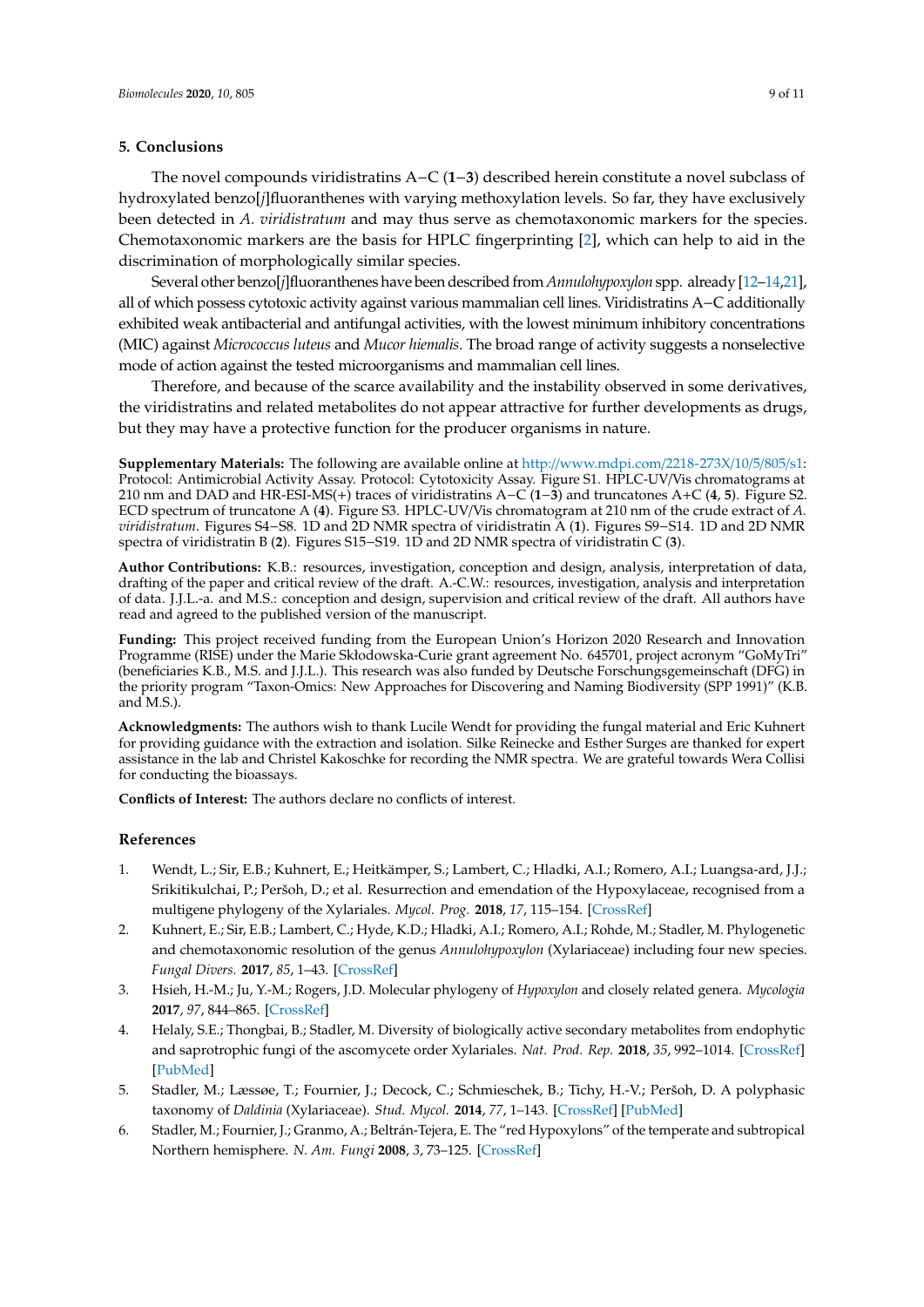- <span id="page-9-0"></span>7. Quang, D.N.; Hashimoto, T.; Nomura, Y.; Wollweber, H.; Hellwig, V.; Fournier, J.; Stadler, M.; Asakawa, Y. Cohaerins A and B, azaphilones from the fungus *Hypoxylon cohaerens*, and comparison of HPLC-based metabolite profiles in *Hypoxylon* sect. *Annulata. Phytochemistry* **2005**, *66*, 797–809. [\[CrossRef\]](http://dx.doi.org/10.1016/j.phytochem.2005.02.006)
- <span id="page-9-1"></span>8. Surup, F.; Narmani, A.; Wendt, L.; Pfütze, S.; Kretz, R.; Becker, K.; Menbrivès, C.; Giosa, A.; Elliott, M.; Petit, C.; et al. Identification of fungal fossils and novel azaphilone pigments in ancient carbonised specimens of *Hypoxylon fragiforme* from forest soils of Châtillon-sur-Seine (Burgundy). *Fungal Divers.* **2018**, *92*, 345–356. [\[CrossRef\]](http://dx.doi.org/10.1007/s13225-018-0412-x)
- <span id="page-9-2"></span>9. Daranagama, D.A.; Hyde, K.D.; Sir, E.B.; Thambugala, K.M.; Tian, Q.; Samarakoon, M.C.; McKenzie, E.H.C.; Jayasiri, S.C.; Tibpromma, S.; Bhat, J.D.; et al. Towards a natural classification and backbone tree for Graphostromataceae, Hypoxylaceae, Lopadostomataceae and Xylariaceae. *Fungal Divers.* **2018**, *88*, 1–165. [\[CrossRef\]](http://dx.doi.org/10.1007/s13225-017-0388-y)
- <span id="page-9-3"></span>10. Wibberg, D.; Stadler, M.; Lambert, C.; Bunk, B.; Spröer, C.; Rückert, C.; Kalinowski, J.; Cox, R.J.; Kuhnert, E. High quality genome sequences of thirteen Hypoxylaceae (Ascomycota) strengthen the phylogenetic family backbone and enable the discovery of new taxa. *Fungal Divers.* **2020**, in press. [\[CrossRef\]](http://dx.doi.org/10.1007/s13225-020-00447-5)
- <span id="page-9-4"></span>11. Kuhnert, E.; Surup, F.; Halecker, S.; Stadler, M. Minutellins A–D, azaphilones from the stromata of *Annulohypoxylon minutellum* (Xylariaceae). *Phytochemistry* **2017**, *137*, 66–71. [\[CrossRef\]](http://dx.doi.org/10.1016/j.phytochem.2017.02.014) [\[PubMed\]](http://www.ncbi.nlm.nih.gov/pubmed/28215421)
- <span id="page-9-5"></span>12. Sudarman, E.; Kuhnert, E.; Hyde, K.; Sir, E.; Surup, F.; Stadler, M. Truncatones A–D, benzo[*j*]fluoranthenes from *Annulohypoxylon* species (Xylariaceae, Ascomycota). *Tetrahedron* **2016**, *72*, 6450–6454. [\[CrossRef\]](http://dx.doi.org/10.1016/j.tet.2016.08.054)
- <span id="page-9-6"></span>13. Koyama, K.; Kuramochi, D.; Kinoshita, K.; Takahashi, K. Hypoxylonols A and B, novel reduced benzo[*j*]fluoranthene derivatives from the mushroom *Hypoxylon truncatum*. *J. Nat. Prod.* **2002**, *65*, 1489–1490. [\[CrossRef\]](http://dx.doi.org/10.1021/np020140h) [\[PubMed\]](http://www.ncbi.nlm.nih.gov/pubmed/12398549)
- <span id="page-9-7"></span>14. Fukai, M.; Tsukada, M.; Miki, K.; Suzuki, T.; Sugita, T.; Kinoshita, K.; Takahashi, K.; Shiro, M.; Koyama, K. Hypoxylonols C-F, benzo[*j*]fluoranthenes from *Hypoxylon truncatum*. *J. Nat. Prod.* **2011**, *75*, 22–25. [\[CrossRef\]](http://dx.doi.org/10.1021/np2004193) [\[PubMed\]](http://www.ncbi.nlm.nih.gov/pubmed/22148396)
- <span id="page-9-8"></span>15. Helaly, S.E.; Ashrafi, S.; Teponno, R.B.; Bernecker, S.; Dababat, A.A.; Maier, W.; Stadler, M. Nematicidal cyclic lipodepsipeptides and a xanthocillin derivative from a phaeosphariaceous fungus parasitizing eggs of the plant parasitic nematode *Heterodera filipjevi*. *J. Nat. Prod.* **2018**, *81*, 2228–2234. [\[CrossRef\]](http://dx.doi.org/10.1021/acs.jnatprod.8b00486)
- <span id="page-9-9"></span>16. Sandargo, B.; Michehl, M.; Praditya, D.; Steinmann, E.; Stadler, M.; Surup, F. Antiviral meroterpenoid rhodatin and sesquiterpenoids rhodocoranes A-E from the Wrinkled Peach Mushroom, *Rhodotus palmatus*. *Org. Lett.* **2019**, *21*, 3286–3289. [\[CrossRef\]](http://dx.doi.org/10.1021/acs.orglett.9b01017)
- <span id="page-9-10"></span>17. Eisenman, H.C.; Casadevall, A. Synthesis and assembly of fungal melanin. *Appl. Microbiol. Biotechnol.* **2012**, *93*, 931–940. [\[CrossRef\]](http://dx.doi.org/10.1007/s00253-011-3777-2)
- <span id="page-9-11"></span>18. Cox, R.J.; Simpson, T.J. Chapter 3 Fungal Type I Polyketide Synthases. In *Methods in Enzymology*; Elsevier Inc.: Amsterdam, The Netherlands, 2009; Volume 459, pp. 49–78. ISBN 9780123745910.
- <span id="page-9-12"></span>19. Stadler, M.; Lambert, C.; Wibberg, D.; Kalinowski, J.; Cox, R.J.; Kolařík, M.; Kuhnert, E. Intragenomic polymorphisms in the ITS region of high-quality genomes of the Hypoxylaceae (Xylariales, Ascomycota). *Mycol. Prog.* **2020**, *19*, 235–245. [\[CrossRef\]](http://dx.doi.org/10.1007/s11557-019-01552-9)
- <span id="page-9-13"></span>20. Quang, D.N.; Hashimoto, T.; Tanaka, M.; Baumgartner, M.; Stadler, M.; Asakawa, Y. Chemical constituents of the ascomycete *Daldinia concentrica*. *J. Nat. Prod.* **2002**, *65*, 1869–1874. [\[CrossRef\]](http://dx.doi.org/10.1021/np020301h)
- <span id="page-9-14"></span>21. Gu, W.; Ge, H.M.; Song, Y.C.; Ding, H.; Zhu, H.L.; Zhao, X.A.; Tan, R.X. Cytotoxic benzo[*j*]fluoranthene metabolites from *Hypoxylon truncatum* IFB-18, an endophyte of *Artemisia annua*. *J. Nat. Prod.* **2007**, *70*, 114–117. [\[CrossRef\]](http://dx.doi.org/10.1021/np0604127)
- <span id="page-9-15"></span>22. Lee, D.; Choi, P.; Hwang, B.S.; Kim, T.; Kim, Y.; Kim, J.-C.; Song, J.H.; Park, J.S.; Hwang, G.S.; Yamabe, N.; et al. Protective effect of hypoxylonol C and 4,5,4',5'-tetrahydroxy-1,1'-binaphthyl isolated from *Annulohypoxylon annulatum* against streptozotocin-induced damage in INS-1 cells. *Bioorg. Chem.* **2019**, *90*, 103053. [\[CrossRef\]](http://dx.doi.org/10.1016/j.bioorg.2019.103053) [\[PubMed\]](http://www.ncbi.nlm.nih.gov/pubmed/31220671)
- <span id="page-9-16"></span>23. Lee, D.; Hwang, B.S.; Choi, P.; Kim, T.; Kim, Y.; Song, B.G.; Yamabe, N.; Hwang, G.S.; Kang, K.S.; Ham, J. Hypoxylonol F Isolated from *Annulohypoxylon annulatum* improves insulin secretion by regulating pancreatic β-cell metabolism. *Biomolecules* **2019**, *9*, 335. [\[CrossRef\]](http://dx.doi.org/10.3390/biom9080335) [\[PubMed\]](http://www.ncbi.nlm.nih.gov/pubmed/31382473)